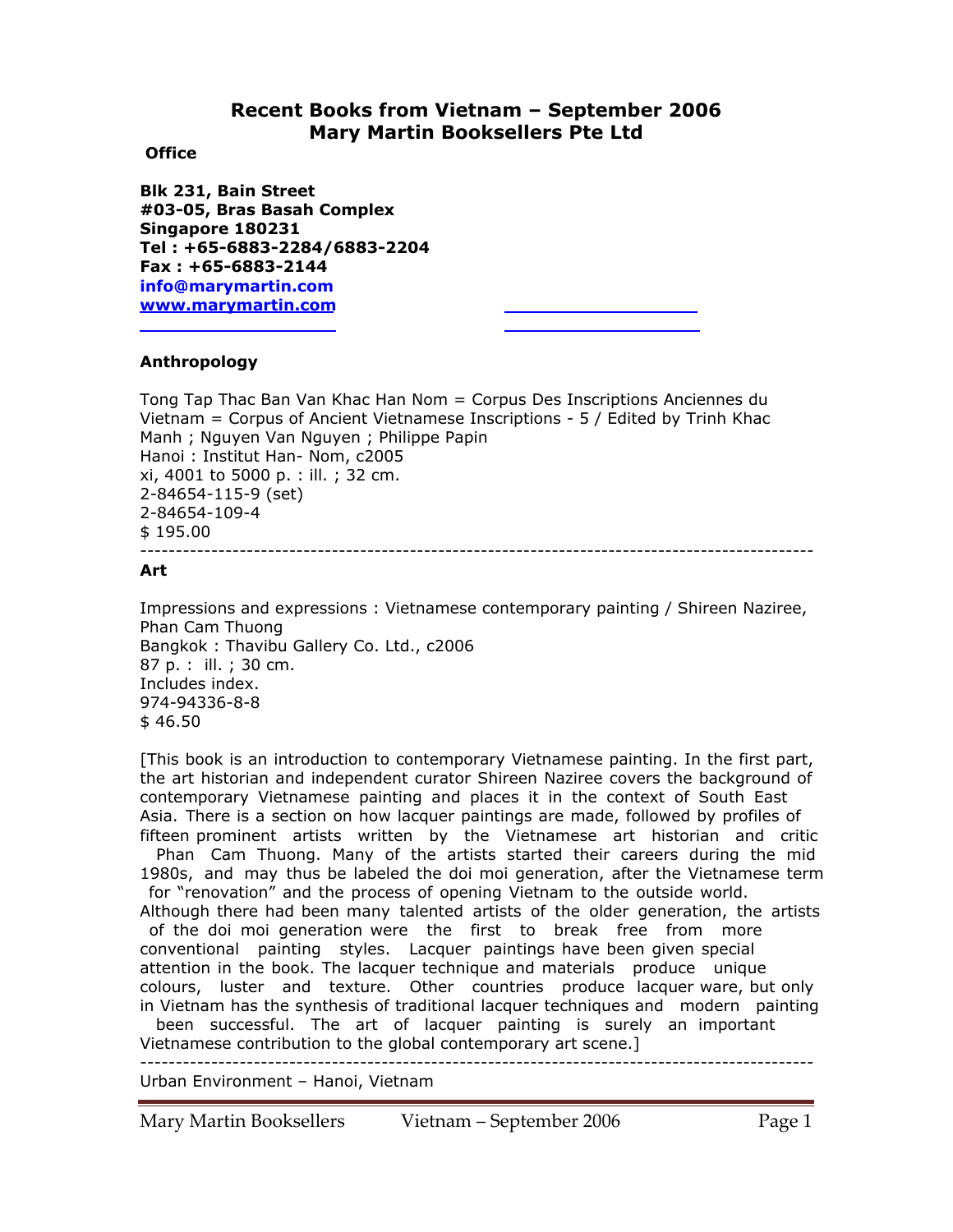Hanoi : Vietnam Ministry of Culture and Information, [World Press Photo, Netherlands and Asia-Europe Foundation, Singapore], c2005 v. : ill. ; 21 cm. \$ 10.00

### **History**

A History of the Ho Chi Minh Trail : The Road to Freedom / Virginia Morris ; Clive A. Hills Bangkok : Orchid Press, c2006 xix, 180 p. ; 25 cm. Includes Bibliography and Index. 974-524-076-1 \$ 28.00

[The Ho chi Minh Trail was a decisive factor in the defeat of American forces in the Vietnam War. A the Peak of its 16 years' operation, the Trail ran through North and South Vietnam, Laos and Cambodia. Despite an estimated 4 Million tons of US bombs, efforts to stop the transport of essential goods to the North Vietnamese Army over the Trail failed, and by the end of the war over a million tons of supplies had been transported and 2 Million troops had traversed the Trail. At its peak there were 120,000 people working on the trail. Throughout the war around 20,000 of these died, some 30,000 were seriously injured; the numbers of peoples affected by Chemical spraying and un exploded bombs are still unrecorded. The author and photographer, the first Westerners to traverse the entire length of the Trail, trace the footsteps of the hundreds of thousands who designed, built, used and fought along it. Interviewing villagers along the Trail, as well as key military and political figures on both sides of the conflict, including the mastermind of the trail, Vietnam's general Vo Nguyen Giap, a Road to Freedom presents a balanced and fascinating account of this most remarkable feat of engineering and tactical warfare of the Vietnam war era.]

#### **Economics**

| Infrastructure Strategy : cross-sectoral issues<br>Hanoi: The World Bank in Vietnam, c2006<br>xxviii, 113 p. : ill. ; 28 cm.<br>Vietnam's Infrastructure Challenge Series<br>\$18.00                        |
|-------------------------------------------------------------------------------------------------------------------------------------------------------------------------------------------------------------|
| Telecommunications Sector: current status and future paths / Llewellyn Toulmin<br>Hanoi: The World Bank in Vietnam, c2006<br>100 p. : ill. ; 28 cm.<br>Vietnam's Infrastructure Challenge Series<br>\$15.00 |
| Power Strategy: managing growth and reform<br>Hanoi: The World Bank in Vietnam, c2006<br>50 p. : ill. ; 28 cm.<br>Vietnam's Infrastructure Challenge Series<br>\$15.00                                      |